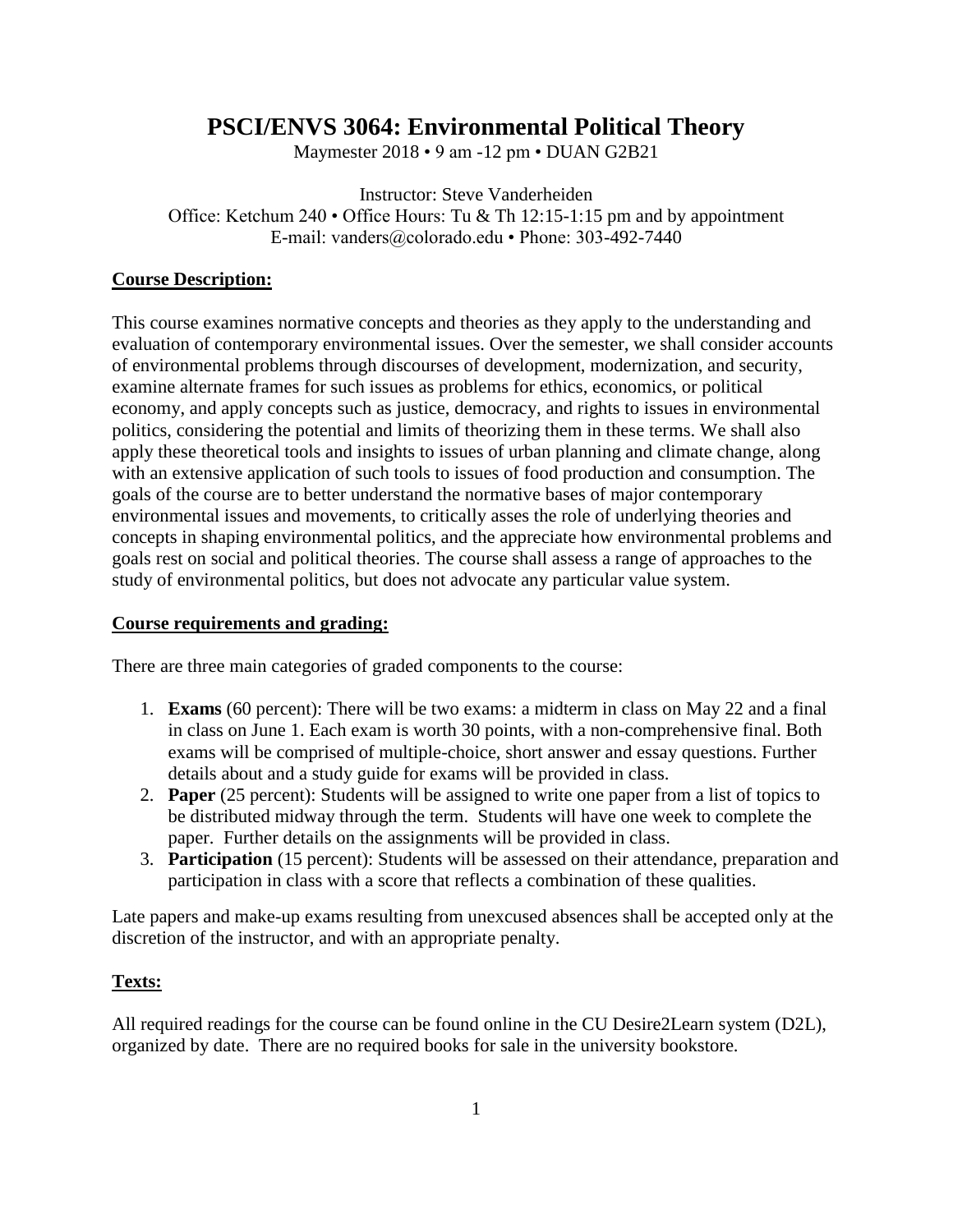#### **University and course policies:**

**Disability accommodations**: If you qualify for accommodations because of a disability, please submit to me a letter from Disability Services in a timely manner so that your needs may be addressed. Disability Services determines accommodations based on documented disabilities. Contact: 303-492-8671, Willard 322, and http://www.Colorado.EDU/disabilityservices.

**Religious observances**: Campus policy regarding religious observances requires that faculty make every effort to reasonably and fairly deal with all students who, because of religious obligations, have conflicts with scheduled exams, assignments or required attendance. Students needing to miss class or exams for religious observances must inform the instructor during the first two weeks of the semester. See full details: http://www.colorado.edu/policies/fac\_relig.html.

**Classroom behavior**: Students and faculty share responsibility for maintaining an appropriate learning environment. Students who fail to adhere to such behavioral standards may be subject to discipline. Faculty have the professional responsibility to treat all students with understanding, dignity and respect, to guide classroom discussion and to set reasonable limits on the manner in which opinions are expressed. Professional courtesy and sensitivity are especially important with respect to individuals and topics dealing with differences of race, culture, religion, politics, sexual orientation, gender, gender variance, and nationalities. For information, see http://www.colorado.edu/policies/classbehavior.html and http://www.colorado.edu/studentaffairs/judicialaffairs/code.html#student\_code for details.

**Discrimination and harassment**: The CU-Boulder policy on Discrimination and Harassment, the University of Colorado policy on Sexual Harassment and the University of Colorado policy on Amorous Relationships apply to all students, staff and faculty. Any student, staff or faculty member who believes s/he has been the subject of discrimination or harassment based upon race, color, national origin, sex, age, disability, religion, sexual orientation, or veteran status should contact the Office of Discrimination and Harassment (ODH) at 303-492-2127 or the Office of Judicial Affairs at 303-492-5550. Information about the ODH, the above referenced policies and the campus resources available to assist individuals regarding discrimination or harassment can be obtained at http://www.colorado.edu/odh.

**Honor code**: All students of the CU-Boulder are responsible for knowing and adhering to the academic integrity policy of this institution. Violations of this policy may include: cheating, plagiarism, aid of academic dishonesty, fabrication, lying, bribery, and threatening behavior. All incidents of academic misconduct shall be reported to the Honor Code Council (honor@colorado.edu; 303-725-2273). Students found to be in violation of the academic integrity policy will be subject to both academic sanctions from the faculty member and non-academic sanctions (including but not limited to university probation, suspension, or expulsion). Further details on the honor code can be found at www.colorado.edu/policies/honor.html and at http://www.colorado.edu/academics/honorcode/.

**Excused absences**: At the instructor's discretion, students may be given opportunities to make up exams missed as the result of documented illnesses (with note from health care provider) or other (documented) emergencies, religious observances, or official university activities. Wherever possible, students should inform the instructor in advance of such absences in order to make necessary arrangements. The instructor reserves the right to distinguish excusable from non-excusable absences.

**Classroom etiquette**: Students are expected to arrive in class by the scheduled start time and to remain until class is dismissed. Laptop computers and other electronic devices cannot be used in class without the prior consent of the instructor, and shall be subject to appropriate use restrictions. All students should feel free to participate in the intellectual life of the course, and must allow others to do the same.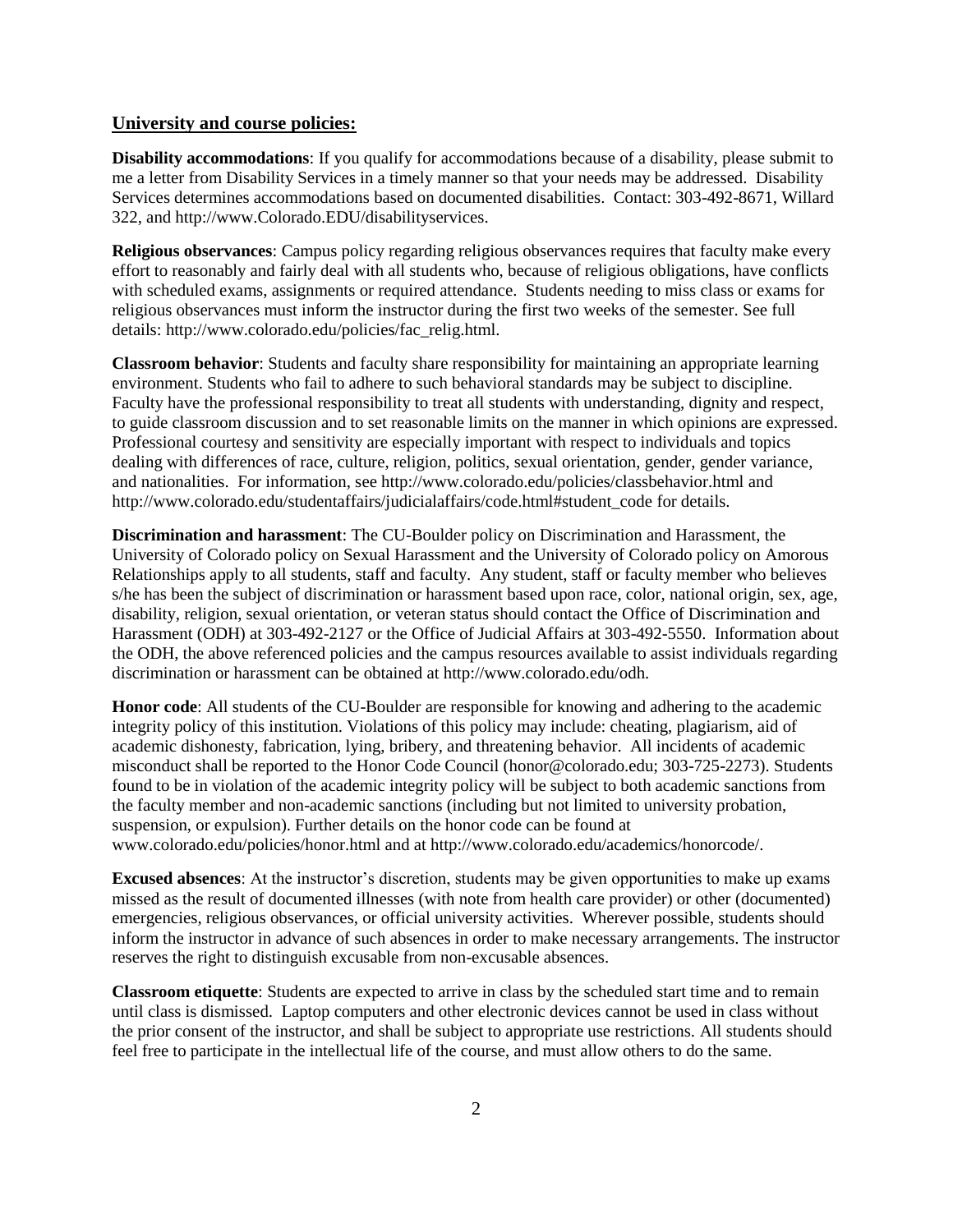#### **Reading, lecture, and exam schedule:**

Lectures will focus upon the readings assigned for a given day, as indicated below. Given long daily meeting times and the pace of Maymester courses, we will break up readings and lecture into two halves of each day's reading assignment, taking a short break between each half session.

#### May 14: **Introduction**

Geisel, *The Lorax* Diamond, "Twilight at Easter"

#### May 15: **Ecological limits**

Club of Rome, from *The Limits to Growth (30 Year Update)* Simon, "Bright Global Future" Arrow, et al, "Economic Growth, Carrying Capacity, and the Environment"

# May 16: **Greening the development agenda**

WCED, from *Our Common Future* Daly, "Sustainable Growth: An Impossibility Theorem" Carruthers, "From Opposition to Orthodoxy"

#### May 17: **Ecological modernization**

Wallace-Wells, "The Uninhabitable Earth" Hawken, "Natural Capitalism" Shellenberger & Nordhaus, "Second Life"

# May 18: **Democracy: obstacle or opportunity?**

Ball, "Democracy" Hardin, "The Tragedy of the Commons" Dagger, "Stopping Sprawl for the Good of All"

# May 21: **Politicizing science**

Mooney, "Political Science 101" Pielke, Jr., "When Scientists Politicize Science" Bäckstrand, "Civic Science for Sustainability"

### May 22: **Midterm exam (in class)**

## May 23: **Environment as economic problem**

Baumol, "Taxation and the Control of Externalities" Anderson & Leal, from *Free Market Environmentalism* Goodin, "Selling Environmental Indulgences"

#### May 24: **Environment and security**

Buzan, *et al*, from *Security: A New Framework for Analysis* Deudney, "The Case against Linking Degradation and Security" Eckersely, "Ecological Intervention: Prospects and Limits"